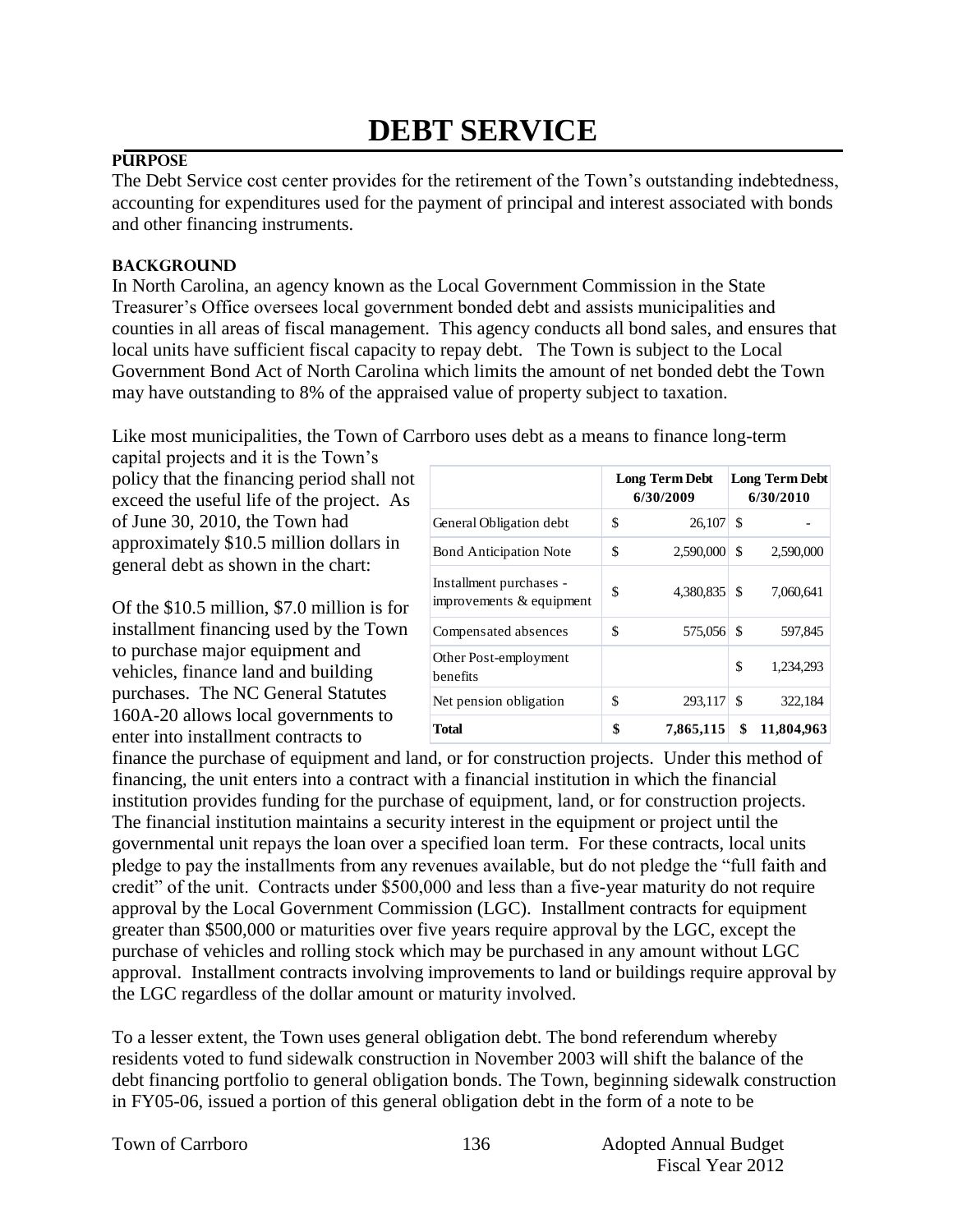payable in 9 months (Bond Anticipation Note - BAN). General obligation bonds are collateralized by the full faith, credit, and taxing power of the Town and generally allow for longer term loan terms than other types of financing (up to 20 years) and require a lower interest rate than other types of financing. The Town normally has seven years to issue general obligation debt once it is approved by the tax payers; however, this can be extended for three years up to a maximum of ten years if approved by the LGC. This allows the Town to phase in debt as it is needed and as older debt is retired and paid off.

Other long term debt includes reserves for compensated absences which is the amount the Town owes for future payments for employee vacation and net pension obligations represents the annual required contribution for retirement benefit to law enforcement officers.

# **Current AND FUTURE Debt**

The Town of Carrboro in previous years had lower debt obligation due to expiration of some old general obligation bond and lease-purchase commitments. The long-term debt obligation projected over a ten-year period is listed below. Debt obligations for 2010 are from the June 30, 2010 audit and add the authorized but unissued debt approved for sidewalks and greenways in November 2003. Funding vehicle and equipment needs are expected to be financed over a fiveseven year period.

Outstanding debt is expected to peak in 2013 when the Town plans to issue \$4,600,000 general obligations bonds approved by voters in 2003 for sidewalks and greenways. Until then the Town plans to issue bond anticipation notes (BANs) and then issue the entire \$4,600,000 by 2013. Until the bonds are actually issued, the Town's audited records report both the BANs and the authorized but unissued debt obligations. For policy purposes in tracking outstanding debt per capita in the Town's fiscal policy, the authorized but unissued and issued debt will be included, but not BANs since that reflects the true total debt the Town to which the Town is committed.

The Town anticipates increases in debt repayment costs in subsequent fiscal years for sidewalk construction and greenway projects (\$4.6 million dollars authorized), and for potential debt issuances in the next five years for the projects envisioned in the Town's Capital Improvements Program (CIP).

|             | <b>Existing Long</b>    |                    |                          |                        |
|-------------|-------------------------|--------------------|--------------------------|------------------------|
| <b>June</b> | <b>Term Installment</b> | Vehicle &          | Authorized and           |                        |
| 30,         | and General             | Equipment          | <b>Unissued Debt for</b> |                        |
| Year        | <b>Obligations Debt</b> | <b>Installment</b> | <b>Sidewalks and</b>     | <b>Total Long Term</b> |
| Ending      | and Notes               | <b>Debt</b>        | <b>Greenways</b>         | <b>Debt</b>            |
| 2009        | \$<br>5,270,042         | \$<br>1,755,671    | \$<br>4,600,000          | \$<br>11,625,713       |
| 2010        | \$<br>5,515,207         | \$<br>1,545,434    | \$<br>4,600,000          | \$<br>11,660,641       |
| 2011        | \$<br>5,010,910         | \$<br>1,668,730    | \$<br>4,600,000          | \$<br>11,279,640       |
| 2012        | \$<br>4,499,126         | \$<br>1,857,767    | \$<br>4,600,000          | \$<br>10,956,893       |
| 2013        | \$<br>3,979,568         | \$<br>1,599,030    | \$<br>4,600,000          | \$<br>10,178,598       |
| 2014        | \$<br>3,451,941         | \$<br>1,788,067    |                          | \$<br>5,240,008        |
| 2015        | \$<br>2,915,937         | \$<br>1,977,103    |                          | \$<br>4,893,040        |
| 2016        | \$<br>2,356,155         | \$<br>2,042,843    |                          | \$<br>4,398,998        |
| 2017        | \$<br>1,788,349         |                    |                          | \$<br>1,788,349        |
| 2018        | \$<br>1,408,356         |                    |                          | \$<br>1,408,356        |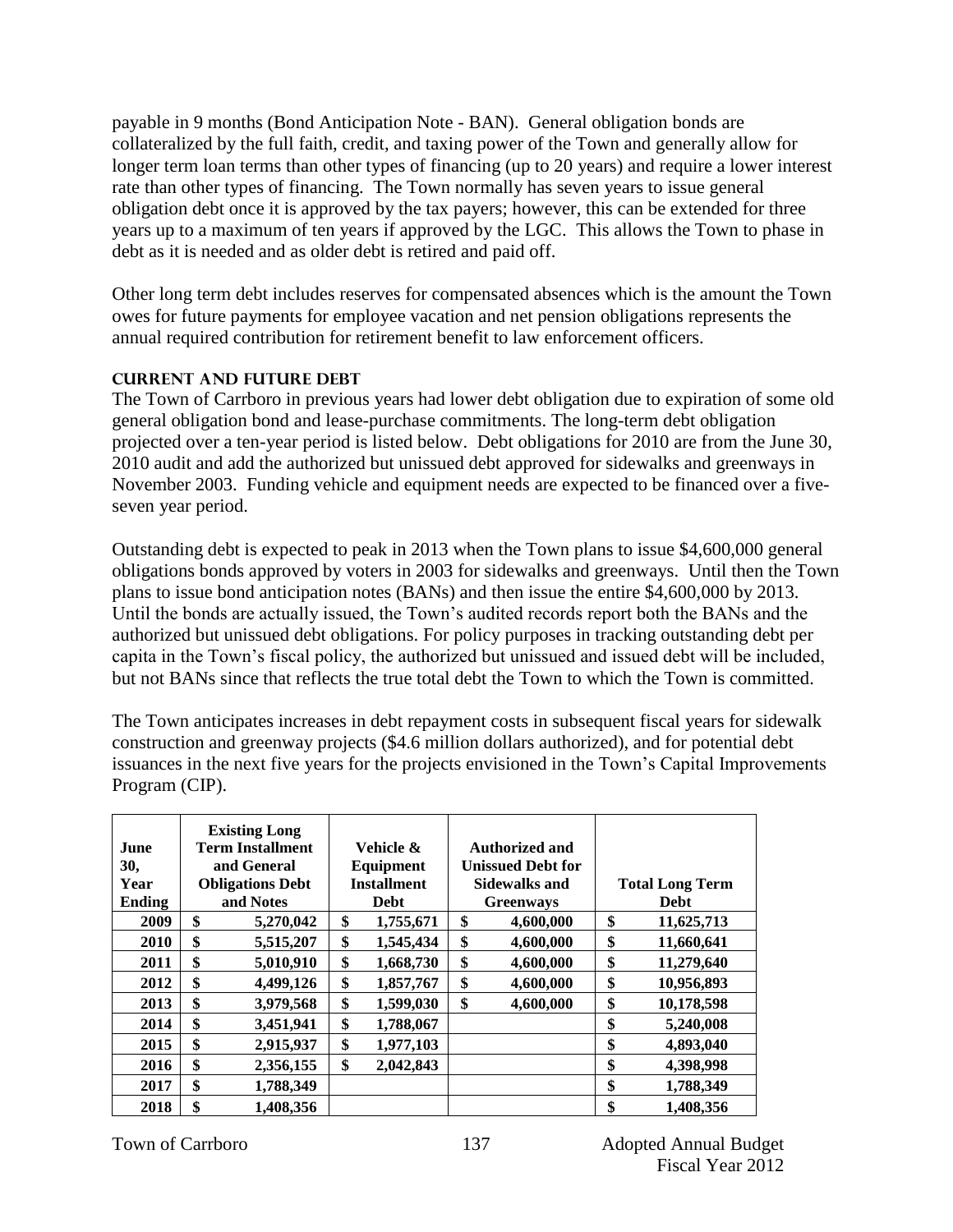#### **BUDGET summary DEBT SERVICE - DEPARTMENTAL TOTAL**

|                       | 2008-09<br><b>ACTUAL</b> | 2009-10<br><b>ACTUAL</b> | 2010-11<br><b>ADOPTED</b><br><b>BUDGET</b> | 2011-12<br><b>ADOPTED</b><br><b>BUDGET</b> | % CHANGE<br><b>2011-12 FROM</b><br>2010-11 |
|-----------------------|--------------------------|--------------------------|--------------------------------------------|--------------------------------------------|--------------------------------------------|
| <b>SUMMARY</b>        |                          |                          |                                            |                                            |                                            |
| PERSONNEL.            | -                        |                          |                                            |                                            | 0%                                         |
| <b>OPERATIONS</b>     | 1,427,902                | 1,477,718                | 1,548,915                                  | 1,402,111                                  | $-9%$                                      |
| <b>CAPITAL OUTLAY</b> |                          |                          |                                            |                                            | O%                                         |
| <b>TOTAL</b>          | 1,427,902                | 1,477,718                | 1,548,915                                  | 1,402,111                                  | $-9%$                                      |

## **changes in budget from prior year adopted budget**

Debt Service costs decrease slightly in FY 2011-12 from the prior year most due to the financing of fewer vehicles. The Town also experienced lower interest costs for the bond anticipation note issued in the current year due to lower interest rates.

## **Below is a summary of debt service obligations for FY 2011-12.**

| Project                                 | <b>Issue \$</b> | <b>Principal</b> | Interest      | <b>Total</b>  |
|-----------------------------------------|-----------------|------------------|---------------|---------------|
| <b>SIDEWALKS &amp; GREENSWAYS BAN</b>   | \$2,590,000     | \$               | 45,146<br>\$  | 45,146<br>S   |
| <b>TOTAL GENERAL OBLIGATION BONDS</b>   |                 |                  | 45,146<br>\$  | 45,146<br>\$  |
|                                         |                 |                  |               |               |
| <b>CENTURY CTR</b>                      | \$3,080,000     | 182,708<br>\$    | 47,171<br>\$  | \$229,879     |
| <b>MARTIN LUTHER KING PARK LAND</b>     | 274,000<br>\$   | \$<br>21,276     | \$<br>3,397   | \$24,673      |
| PUBLIC WORKS LAND                       | 767,000<br>\$   | 51,133<br>\$     | 12,827<br>\$  | 63,960<br>\$. |
| <b>ADAMS TRACT</b>                      | 600,000<br>\$   | 40,000<br>\$     | \$<br>14,760  | 54,760<br>S.  |
| <b>FIRE SUBSTATION</b>                  | \$3,250,000     | 216,667<br>S     | 116,843<br>S  | \$333,510     |
| <b>TOTAL LONG-TERM INSTALLMENT DEBT</b> |                 | 511,784<br>\$    | 194,998<br>\$ | \$706,782     |

FY 2010-11 and prior Vehicle/Equipment

|  | <b>EQUPMENT/VEHICLES</b> |  | 4<br>w | ATF<br>505 | ₼<br>۰π | 25,890<br>__ | \$621,165 |
|--|--------------------------|--|--------|------------|---------|--------------|-----------|
|--|--------------------------|--|--------|------------|---------|--------------|-----------|

*Annual vehicle and equipment debt service costs are comprised of borrowings dating to FY06-07 with annual amortization periods ranging from five to seven years.*